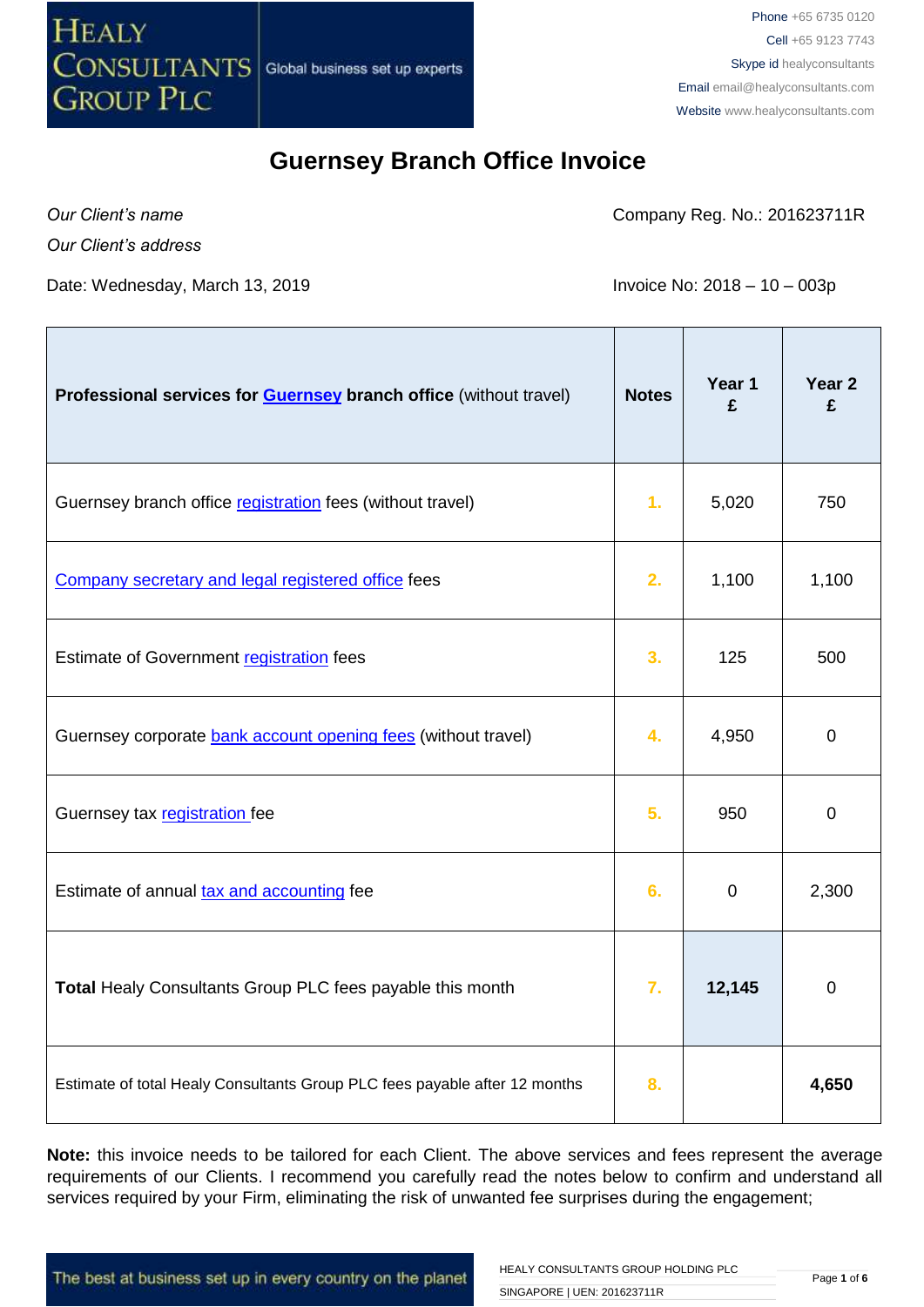

#### *Notes to invoice above*

**1.** Healy Consultants Group PLC fees to efficiently and effectively complete Guernsey branch registration within [2 weeks](http://www.healyconsultants.com/guernsey-company-registration/fees-timelines/#timelines) by **i)** choosing the optimum regulatory license for our Client's business activities; **ii)** reserving a company name with the [Guernsey Registry;](http://guernseyregistry.com/) **iii)** settlement of our accountant and lawyer fees; and **iv)** preparing a high quality company registration application to the [Guernsey Registry;](http://guernseyregistry.com/)

All [engagement fees](http://www.healyconsultants.com/company-registration-fees/) (click link) are agreed and paid up front and agree to the fees published on our country web pages. Consequently, there are no hidden fees, surprises or ambushes throughout the engagement. All engagement deadlines are agreed up front in the form of a [detailed project plan,](http://www.healyconsultants.com/index-important-links/example-project-plan/) mapping out [deliverables](http://www.healyconsultants.com/deliverables-to-our-clients/) by week throughout the engagement term;



Every week during the engagement, Healy Consultants Group PLC will email our Client a detailed status [update.](http://www.healyconsultants.com/index-important-links/weekly-engagement-status-email/) Our Client is immediately informed of engagement problems together with solutions. Your dedicated engagement manager is reachable by phone, Skype, live chat and email and will communicate in your preferred language;

**2.** In accordance with the [Companies \(Guernsey\) Law 2008,](http://www.gfsc.gg/The-Commission/Policy%20and%20Legislation/Companies-(Guernsey)-Law-2008-(Consolidated-text).pdf) each Guernsey branch office must appoint a resident agent, who may be a natural person or a body corporate, but the company secretary must be resident in Guernsey. Healy Consultants Group PLC will act as your Guernsey resident agent, for which our annual responsibilities include **i)** preparing and filing the legal annual return; **ii)** securely maintaining company records; **iii)** liaising with the Guernsey government on our Client's behalf; **iv)** legal filing of changes of company structure; and **v)** reminding our Client of statutory deadlines;

In accordance with the [Companies \(Guernsey\) Law 2008,](http://www.gfsc.gg/The-Commission/Policy%20and%20Legislation/Companies-(Guernsey)-Law-2008-(Consolidated-text).pdf) a Guernsey branch shall as from the date of its registration have a legal registered office in Guernsey, to which all official government communications and notices may be addressed. To comply with this statutory requirement, Healy Consultants Group PLC's Guernsey office will be the registered office address for your company. Thereafter, this address will be used to receive government correspondence including **i)** tax letters; **ii)** notice of the legal annual return; and **iii)**  all government communications. Most of our Clients wish to place [Healy Consultants Group PLC's](http://www.healyconsultants.com/corporate-outsourcing-services/company-secretary-and-legal-registered-office/) office [address](http://www.healyconsultants.com/corporate-outsourcing-services/company-secretary-and-legal-registered-office/) on invoices, contracts, websites and business cards;

- **3.** This fee is an estimate of government costs payable during your Firm's engagement. For transparency purposes, all government fee payments will be supported by original receipts and invoices. Examples of government costs include **i)** reserving the company name; **ii)** 24-hour registration service with the [Guernsey](http://guernseyregistry.com/)  [Registry;](http://guernseyregistry.com/) and **iii)** the government's annual validation fee. Following engagement completion, Healy Consultants Group PLC will refund our Client any excess of funds received over actual Government costs paid;
- **4.** Healy Consultants Group PLC will be pleased to open a Guernsey corporate bank account without our Client's travel. It is a time consuming task, and Healy Consultants Group PLC will shelter our Client from the associated administrative challenges. As you can appreciate, it is a difficult task to obtain bank account approval through a newly formed company when shareholders, directors and bank signatories reside overseas. Healy Consultants Group PLC will prepare a business plan for the bank to optimize the probability of corporate bank account approval.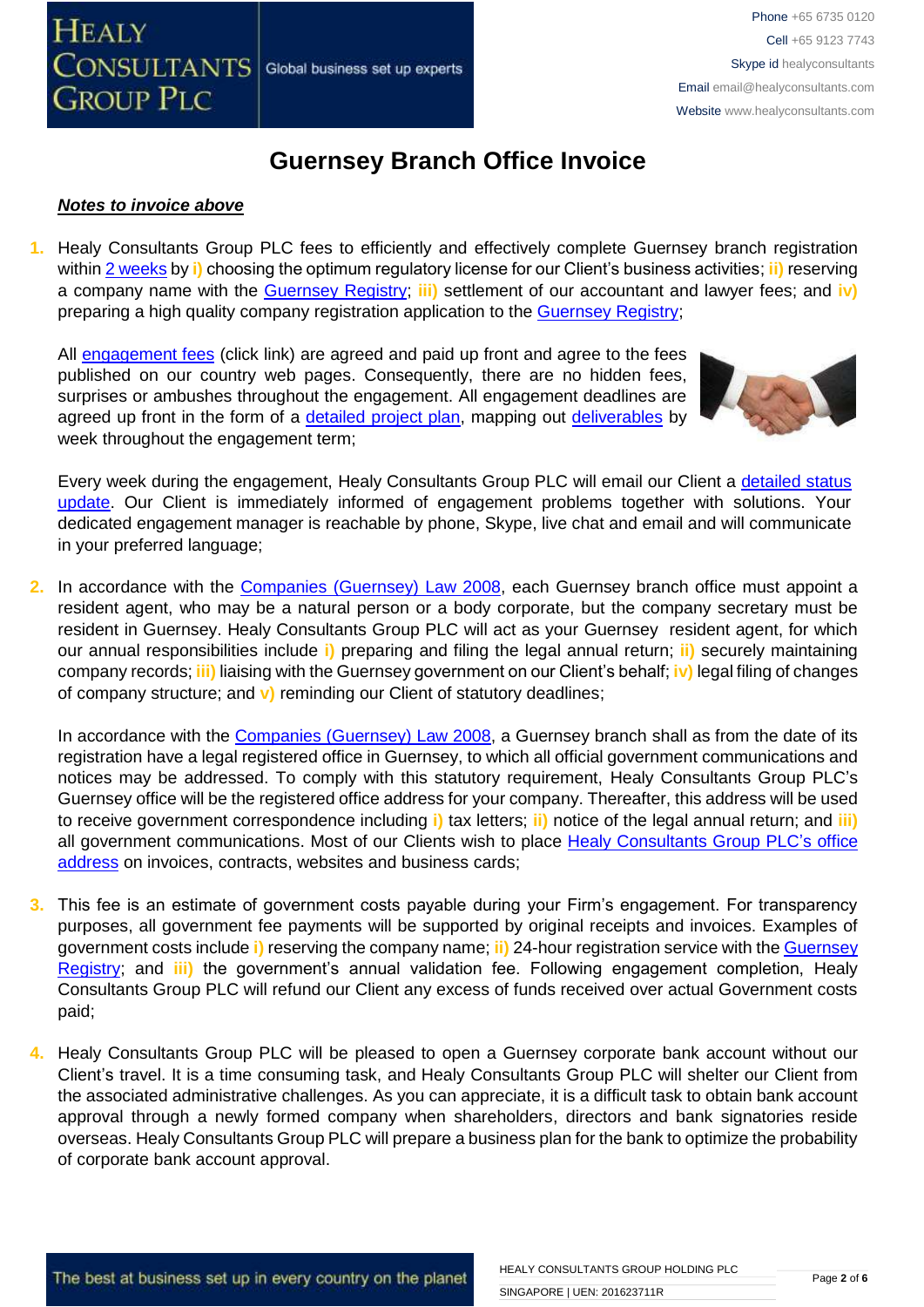Depending on our Client's business and nationality, there is a 20% probability the banks will request a bank signatory to travel for a one-hour bank interview. Healy Consultants Group PLC will try its best to negotiate with the bank for a travel exemption. If our Client must travel to Guernsey for corporate bank account opening, Healy Consultants Group PLC will refund our Client £950;

If our Client is not comfortable with only a Guernsey corporate bank account, Healy Consultants Group PLC will be pleased to open [an international corporate bank account](http://www.healyconsultants.com/international-banking/) (click link) outside of Guernsey. Examples include New York, Germany, Liechtenstein, Austria, Bulgaria, South Africa, Australia, London, South America or Dubai. All banks will be top tier banks in these countries with excellent internet banking services. Example of our global banking partners include HSBC, Standard Chartered Bank, Citibank, Barclays, Standard bank, ANZ bank, VTB bank, UBS, Credit Suisse;

The banks enjoy ultimate power of approval of corporate bank account applications. Consequently, guaranteed success is outside of Healy Consultants Group PLC's control. What is inside our control is the preparation and submission of a high-quality bank application that maximizes the likelihood of approval;







Global banks continue to tighten corporate bank account opening procedures, their internal compliance departments completing more thorough due diligence of Clients. Consequently, our Clients should expect the bank account approval period to take up to 4 weeks. Furthermore, global banks now require evidence of proof of business in the country where the corporate bank account will be, including sales contracts or lease agreement;

- **5.** In accordance with [Guernsey Tax Laws,](https://gov.gg/article/120167/Tax-for-businesses-companies-and-employers) each entity must register for corporate tax. The company standard rate of taxation is 0%. The tax rate can increase to 10% or 20% depending on our client's business activity;
- **6.** For an active trading branch, these annual [accounting, audit and tax](http://www.healyconsultants.com/guernsey-company-registration/accounting-legal/) fees are an estimate of Healy Consultants Group PLC fees to efficiently and effectively discharge your annual accounting, audit and tax obligations. Following receipt of a set of draft accounting numbers from your branch, Healy Consultants Group PLC will more accurately advise accounting and tax fees. For a dormant branch, Healy Consultants Group PLC fees are only US\$950;
- **7.** All fees quoted in this invoice correspond to fees quoted [on Healy Consultants Group PLC's](http://www.healyconsultants.com/company-registration-fees/) website. Please review this invoice carefully to identify errors. During the rush of the business day, it is possible that Healy Consultants Group PLC inadvertently made fee calculation errors, typing errors or omitted services or omitted historic fee payments from Clients. In the unfortunate event you identify invoice errors, please revert to me directly re the same. I apologize in advance if I or my staff made invoice errors;
- **8.** Assuming our Clients re-engage Healy Consultants Group PLC in year 2, this fee is an estimate of the fees payable next year, 12 months after the date of company registration;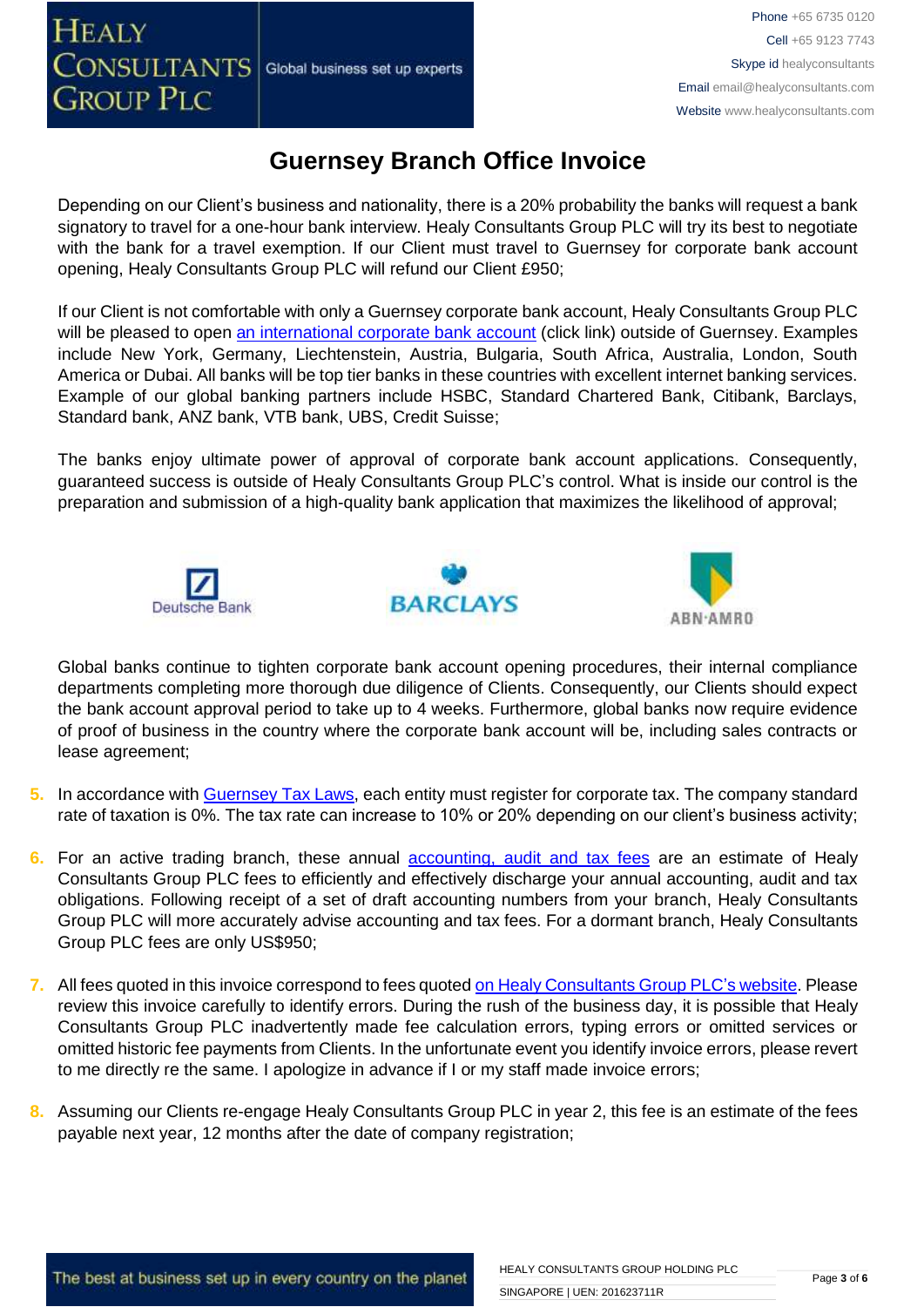- **9.** The fees quoted in this invoice are a prediction of the fees required to efficiently and effectively complete this engagement in a timely manner. If during the engagement Healy Consultants Group PLC realizes that the project is more complex than anticipated, requiring a large additional investment of time, my Firm will revert to request additional fees;
- **10.** Engage Healy Consultants Group PLC to [project manage](http://www.healyconsultants.com/project-manage-engagements/) business set up in every country on the planet. We are the best in the [world](http://www.healyconsultants.com/best-in-the-world/) at what we do, timely completing the  $A$  to  $Z$  of every country engagement;
- **11.** In accordance with [Companies \(Guernsey\) Law 2008,](http://www.guernseylegalresources.gg/article/94138/Companies-Guernsey-Law-2008-Consolidated-text) there is no minimum share capital for the establishment of a branch;
- **12.** In order to ensure sufficient compliance with Guernsey's anti-tax-evasion laws, we require our Client to provide us with a legal opinion from an accounting firm, confirming that our Client is not evading taxes of any jurisdiction by establishing a business in Guernsey;
- **13.** If our Client and Healy Consultants Group PLC properly plan this engagement, our Clients will *not* have to travel during this engagement. Healy Consultants Group PLC will efficiently complete branch registration and corporate bank account opening in a timely manner without our Client's presence. Instead, our Client will need to **i)** sign and get documents legalized in the embassy in their country of origin; and **ii)** courier the originals to Healy Consultants Group PLC's office;

Global business set up experts

**HEALY** 

**CONSULTANTS** 

**GROUP PLC** 



- **14.** If our Client requires nominee shareholder and director services [\(click link\),](http://www.healyconsultants.com/corporate-outsourcing-services/nominee-shareholders-directors/) Healy Consultants Group PLC will be pleased to assist. Our fee for professional, passive nominee corporate shareholder amounts to £2,100 per annum. Our fee to be both nominee director and shareholder amounts to £6,600 per annum. Being the sole shareholders and sole director of a Client's company exposes Healy Consultants Group PLC to reputation, litigation and financial risk;
- **15.** Depending on our Client's business and nationality, the Guernsey Government may require a special regulatory license to carry on your business in the country. Healy Consultants Group PLC will assist our Client secure license approval; there may be additional engagement fees. However, the Government enjoys ultimate power of approval of company registrations and business licenses;
- **16.** If required, Healy Consultants Group PLC will be pleased to assist your firm secure employee visa approvals. Our fee is £3,950 for the first employee, £2,950 for the second employee, £1,950 per employee thereafter. Our employee visa fees includes preparation of a quality visa application and submitting to the correct Government immigration officers. The Government enjoys ultimate power of approval of visa applications. Consequently, guaranteed success is outside of Healy Consultants Group PLC's control. What is inside our control is the preparation and submission of a high quality immigration visa application that maximizes the likelihood of visa approval;
- **17.** Some of our Clients request Healy Consultants Group PLC to provide temporary shared [office space](http://www.healyconsultants.com/virtual-office/) for 6 months until their preferred business premises is found. If your Firm requires this service, our one-time fee is £950. Monthly rental thereafter is paid directly to the landlord, independently of Healy Consultants Group PLC;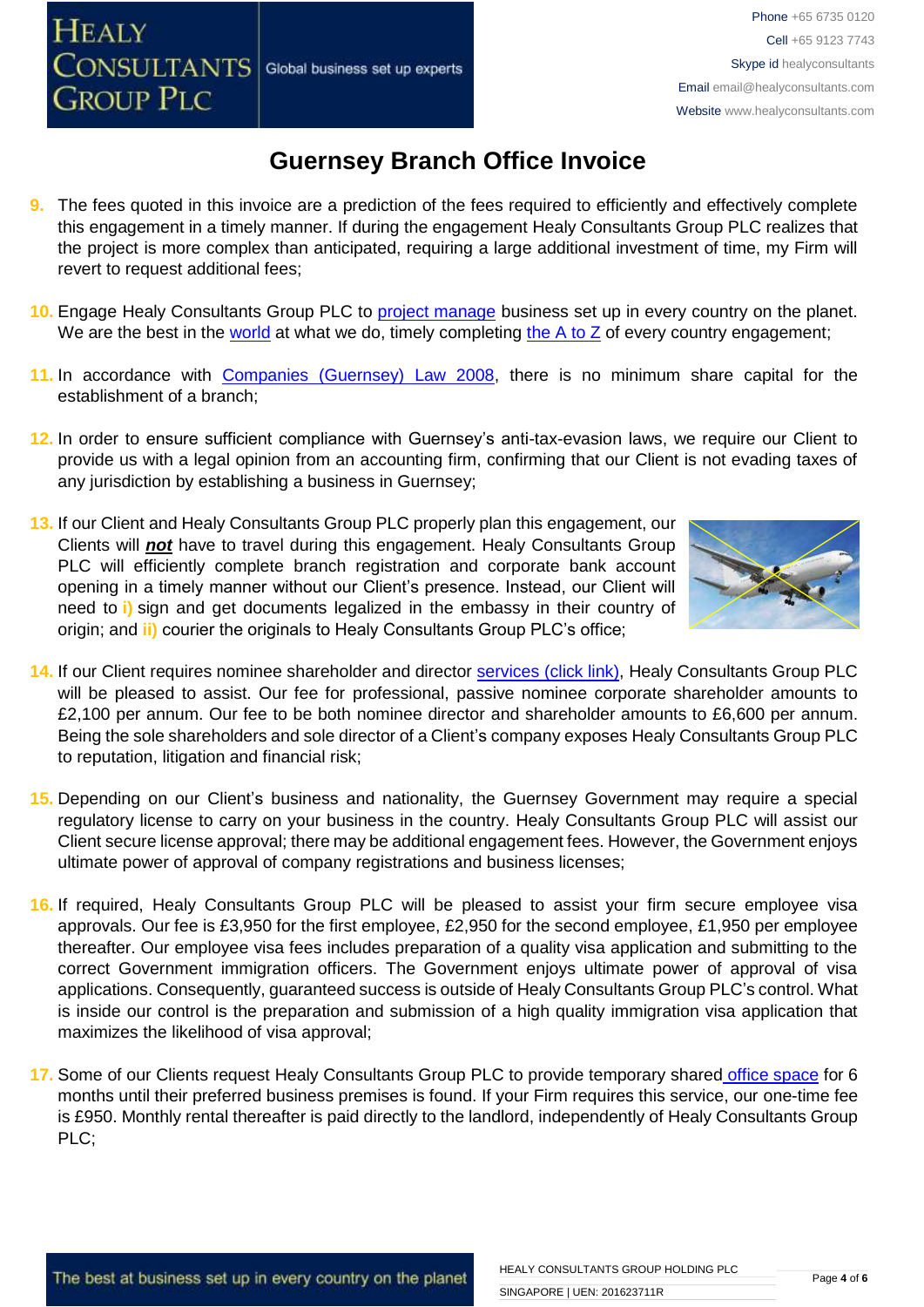- **18.** It is important our Clients are aware of their personal and corporate tax obligations in their country of residence and domicile. Let us know if you need Healy Consultants Group PLC help to clarify your local and international annual tax reporting obligations;
- **19.** Government tax obligations include half-yearly corporation tax return filing. If you need our help, Healy Consultants Group PLC can complete monthly or quarterly Government reporting for a monthly fee of £860. Healy Consultants Group PLC monthly support will include **i)** receive in Dropbox the monthly invoices from our Client; **ii)** label monthly bank statement transactions; **iii)** preparation and submission of VAT returns and **iv)** submission of monthly employee payroll reporting;
- **20.** Some of our Clients require an [immediate Guernsey](http://www.healyconsultants.com/turnkey-solutions/) solution. With this strategy, within a day Healy Consultants Group PLC can supply our Client **i)** an existing dormant Guernsey company number; **ii)** an already approved Guernsey corporate bank account number; and **iii)** a business address. Turnkey solutions are attractive to those entrepreneurs who wish to immediately close a country deal, sign a contract or invoice a customer;

Global business set up experts

**HEALY** 

**CONSULTANTS** 

**GROUP PLC** 

**21.** During the engagement, shareholders and directors' documents may need to be translated into the local language; before the Government and Bank approves company registration and corporate bank account opening respectively. Consequently, our Client should budget for possible additional translation and embassy attestation fees. Either our Client or Healy Consultants Group PLC can complete this administrative task;

As always, Healy Consultants Group PLC will negotiate with all third parties to eliminate or reduce additional engagement costs. For transparency purposes, all third-party fee payments will be supported by original receipts and invoices. Examples of possible third-party payments include **i)** embassy fees; **ii)** notary public costs; **iii)** official translator fees;

- **22.** As stipulated on our [business website](http://www.healyconsultants.com/) and in section 3 of our engagement letter, Healy Consultants Group PLC will only commence the engagement following **i)** settlement of our fees and **ii)** completion and signing of our legal engagement letter;
- **23.** Healy Consultants Group PLC will only incorporate your company after 75% of [due diligence documentation](http://www.healyconsultants.com/due-diligence/) is received by email. Healy Consultants Group PLC will only open a corporate bank account after 100% of the Client's original due diligence documentation is received by courier;
- **24.** During the annual renewal engagement with our Client, our in-house [Legal and Compliance Department](http://www.healyconsultants.com/about-us/key-personnel/cai-xin-profile/)  [\(click link\)](http://www.healyconsultants.com/about-us/key-personnel/cai-xin-profile/) reviews the quality and completeness of our Client file. Consequently, Healy Consultants Group PLC may revert to our Client to ask for more up to date [due diligence documentation;](http://www.healyconsultants.com/due-diligence/)
- **25.** To assist our Clients to minimize foreign exchange costs, we offer the payment in SG\$, Euro, Pounds or US\$. Kindly let me know in which currency your Firm prefers to settle our fees and I will send an updated invoice, thank you;
- 26. Some of our Clients engage Healy Consultants Group PLC to [recruit \(click link\)](http://www.healyconsultants.com/corporate-outsourcing-services/how-we-help-our-clients-recruit-quality-employees/) local employees. We have a lot of experience in this area and we are quite skilled at securing quality candidates for our Clients;